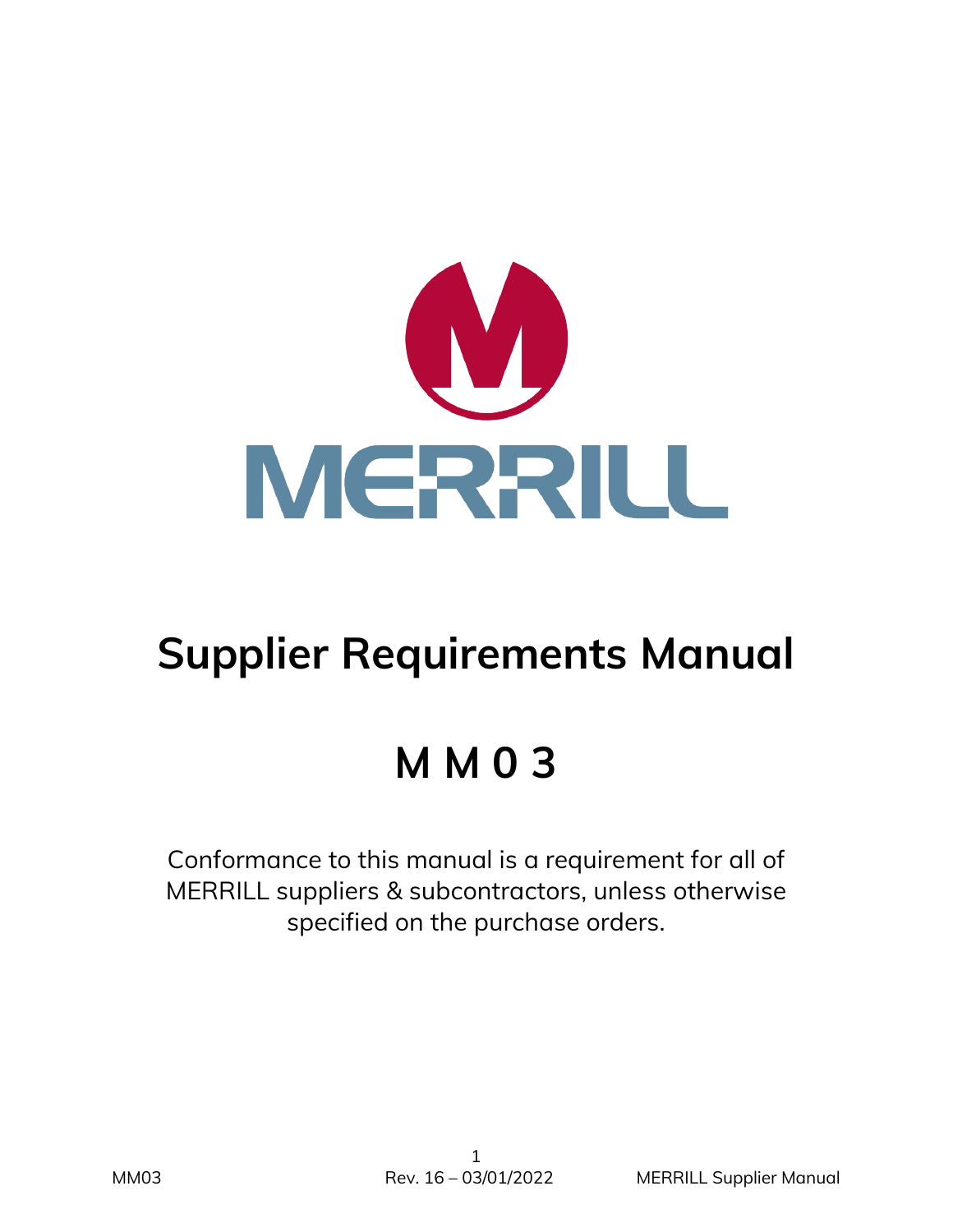# **Table of Contents**

# **1 Scope and Purpose**

- **1.1** Scope
- **1.2** Purpose

# **2 Approved Supplier List**

# **3 Quality**

- 3.1 Change Control
- 3.2 Non-Conforming Product
- 3.3 Unauthorized Repair or Substitution
- 3.4 Corrective Actions
- 3.5 Inspection, Measurement and Test Equipment
- 3.6 Order of Precedence
- 3.7 Traceability
- 3.8 Handling, Packaging and Preservation
- 3.9 Standards and Specifications
- 3.10 Models
- 3.11 Retention of Records
- 3.12 Counterfeit Prevention
- 3.13 Conflict Materials
- 3.14 Ethics and Compliance Program
- 3.15 Product Safety

# **4 Purchase Orders**

- 4.1 Cancellation Clause
- 4.2 Purchase Order Acceptance

#### **5 Delivery**

- 5.1 Window Times
- 5.2 Advance Shipment Notification
- 5.3 Shipping Documents
- 5.4 Certifications
- 5.5 Drop Shipments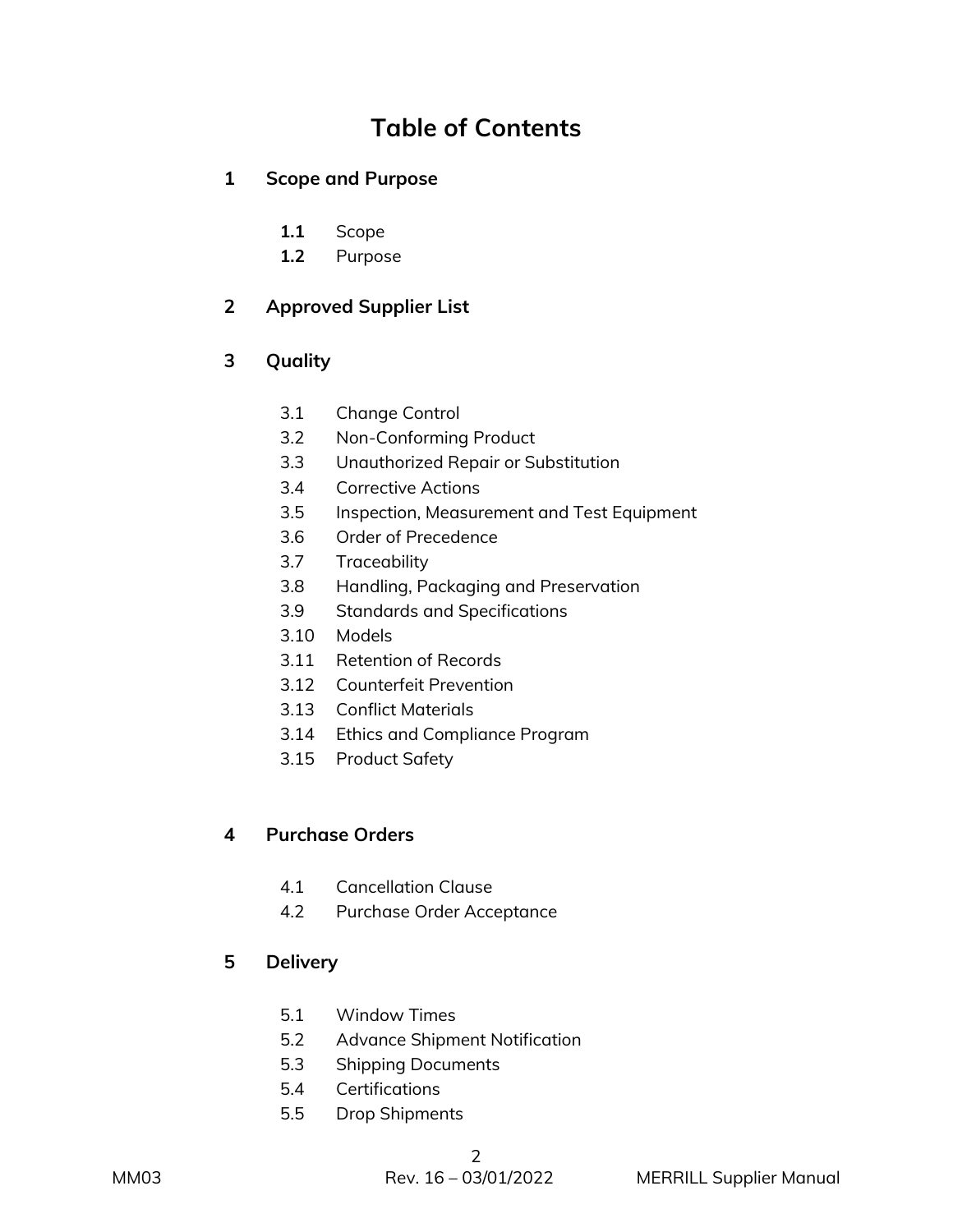- 5.6 Late Shipments
- 5.7 Premium Freight

# **6 Technical Satisfaction**

- 6.1 Continuous Improvement
- 6.2 Corrective / Preventative Action
- 6.3 Source Inspection

# **7 Supplier Performance Scorecard**

- 7.1 Quality
- 7.2 Delivery
- 7.3 Overall Rating
- 7.4 Supplier Probation

# **8 Purchase Order Quality Requirements**

- 8.1 Certificate of Conformance (COC)
- 8.2 COTS Certificate of Conformance
- 8.3 Material Certification
- 8.4 *Special Processes* / Process Certification
- 8.5 Supplier Inspection Reports
- 8.6 Inspection Reports Required for Key Characteristics
- 8.7 Sampling Inspection
- 8.8 First Article Inspection Report (FAIR)
- 8.9 Weld Procedure Approval
- 8.10 PPAP
- 8.11 Process Capability
- 8.12 Source Inspection

#### **9 Revision History**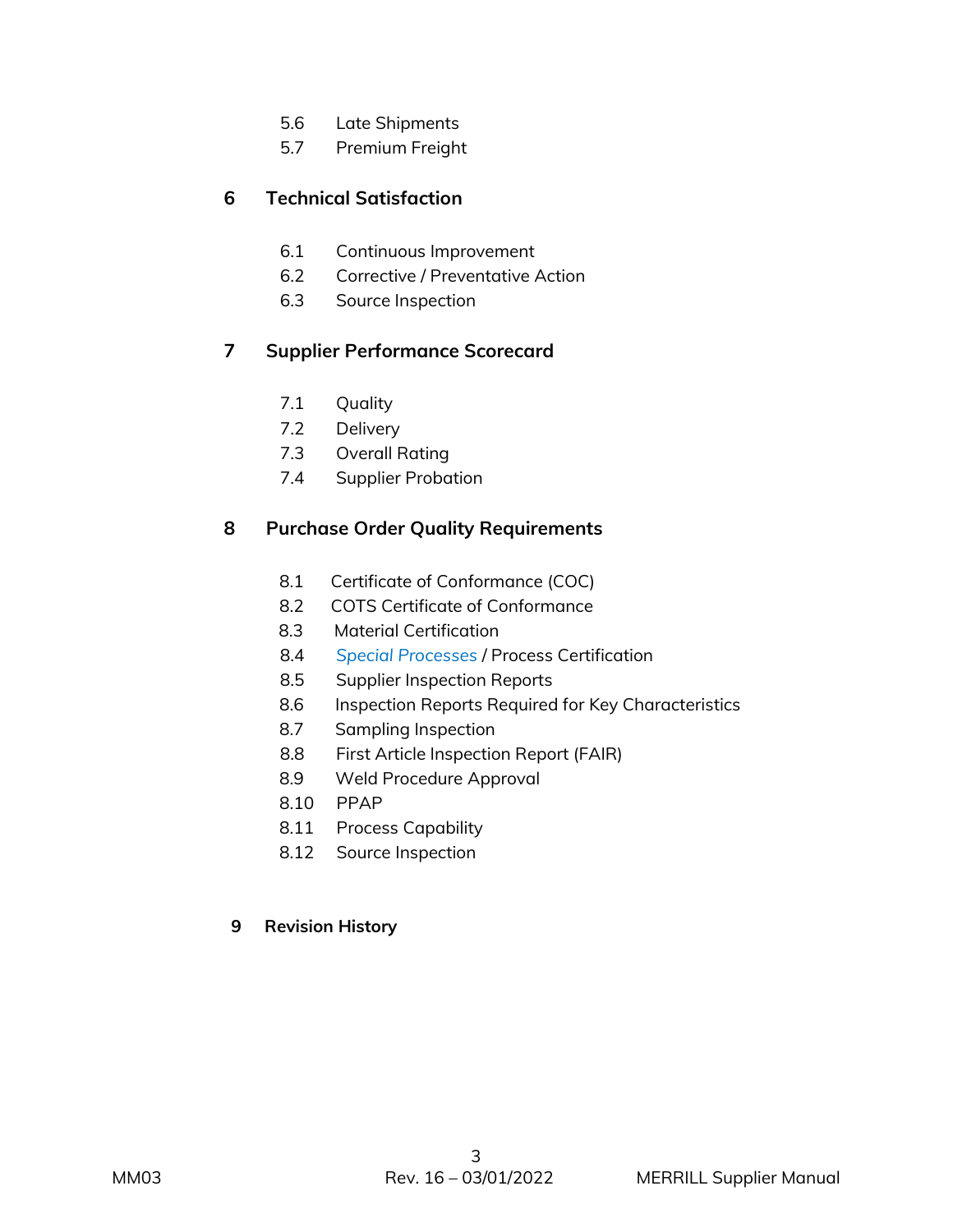# **1. Scope and Purpose**

#### **1.1. Scope**

This manual defines the requirements for all suppliers and sub-contractors to Merrill Technologies Group (MERRILL\*) and all of its subsidiaries. Suppliers and subcontractors for both products and services are included in the scope. This manual supplements and expands on the requirements described in purchase orders. All approved Suppliers, as determined and documented by the MERRILL Purchasing Department, are expected to meet all requirements herein. NOTE: All suppliers and subcontractors of products and services will henceforth be referred to as "Suppliers" in this manual. All other non-approved Suppliers are expected to meet the requirements of their purchase orders and any specific sections of this manual indicated on purchase orders.

\*NOTE: MERRILL, as stated throughout this manual, refers to MERRILL Technologies Group, or any of its subsidiaries, formerly known as, Merrill Aviation and Defense, Merrill Engineering & Integration, Merrill Fabricators, and Merrill Tool & Machine.

#### **1.2. Purpose**

The purpose of this manual is to clearly communicate the responsibilities of both Suppliers and MERRILL personnel, to reduce confusion and misunderstandings, and to ensure the on-time delivery of products and services that meet the MERRILL requirements the first time, with minimal added costs.

# **2. Approved Suppliers List (ASL)**

MERRILL maintains a list of approved Suppliers and customer mandated Suppliers. An approved Supplier is one that provides a significant amount of business to MERRILL and is important to ensuring MERRILL customer quality and delivery performance. If the Supplier is on the ASL, they are required to meet stricter standards as defined by MERRILL.

#### **3. Quality**

The following requirements apply to all purchase orders whether or not they are specifically stated on the MERRILL Purchase Order.

#### **3.1 Change Control**

The Supplier is required to notify MERRILL of any changes within the approved supply chain at all tiers and all levels. Only authorized and approved subcontractors may be utilized that meet all local, state, federal, and customer requirements. This included key characteristics where required. (Supporting documentation required).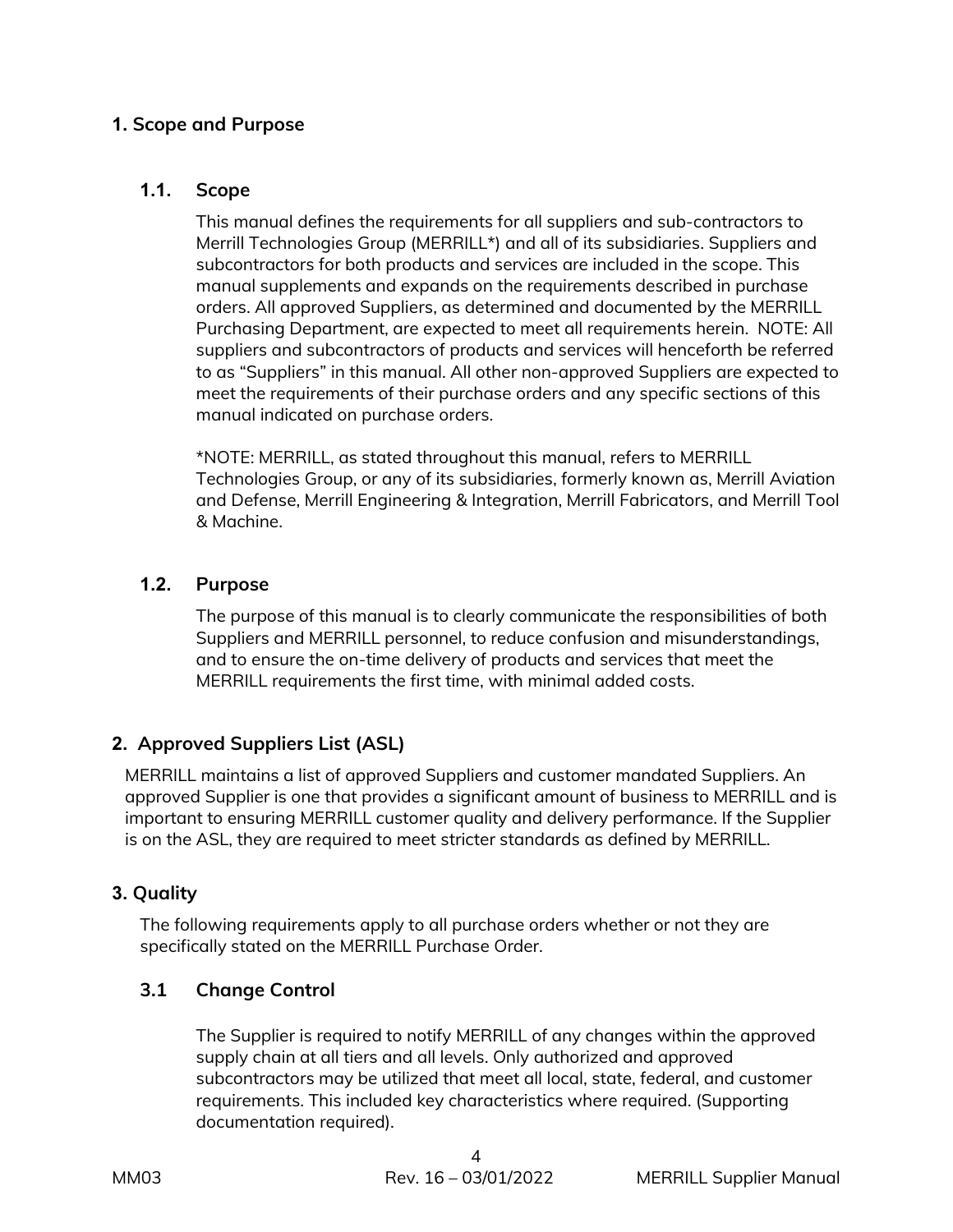MERRILL notification is mandatory regarding changes in the subcontractor's product and/or process. Proper approval must be obtained prior to making any planned changes. (Supporting documentation required).

Upon successful completion of a purchase order for a particular product or services, MERRILL may issue repeat orders for the same product or services. The Supplier may not make any changes to materials, subcontractors, manufacturing methods, processing, equipment, etc. from those approved on previous orders without written direction to do so from an authorized MERRILL representative.

#### **3.2 Non-Conforming Product**

If product is found to be non-conforming prior to delivery, it is the responsibility of the Supplier to notify the MERRILL Quality and/or Purchasing Contact. Do not ship non-conforming product without prior authorization of a Quality or Purchasing Representative.

All non-conforming product that has been authorized to ship by the MERRILL Facility must be clearly identified as such. This is commonly done with the use of the product being identified with red tags or by a similar means.

It is NOT acceptable to identify the product by writing on it with paint pens or permanent markers unless authorized by a MERRILL representative.

#### **3.3 Unauthorized Repair or Substitution**

The Supplier shall not deviate from the intent of the Purchase Order Requirements, drawing (Print) requirements, and other associated standards and specifications without authorization of a MERRILL Quality or Purchasing Representative. This includes welding, plugging, using threaded inserts, supplying comparable / substitute material, components, etc.

This requirement must be flowed down to any work subcontracted by the Supplier. (See Change Control)

# **3.4 Corrective Actions**

In the event that the Supplier fails to meet purchase order or drawing requirements, MERRILL may request that the Supplier complete a formal corrective action. This request may be accomplished through the use of any suitable equivalent format. It is the expectation that the containment response be completed in less than 24 hours from receipt, and that the final response is completed within 14 days from date the corrective action was issued. An extension to the 14 days may be granted from the MERRILL Supply Chain Group. The request must be made in writing.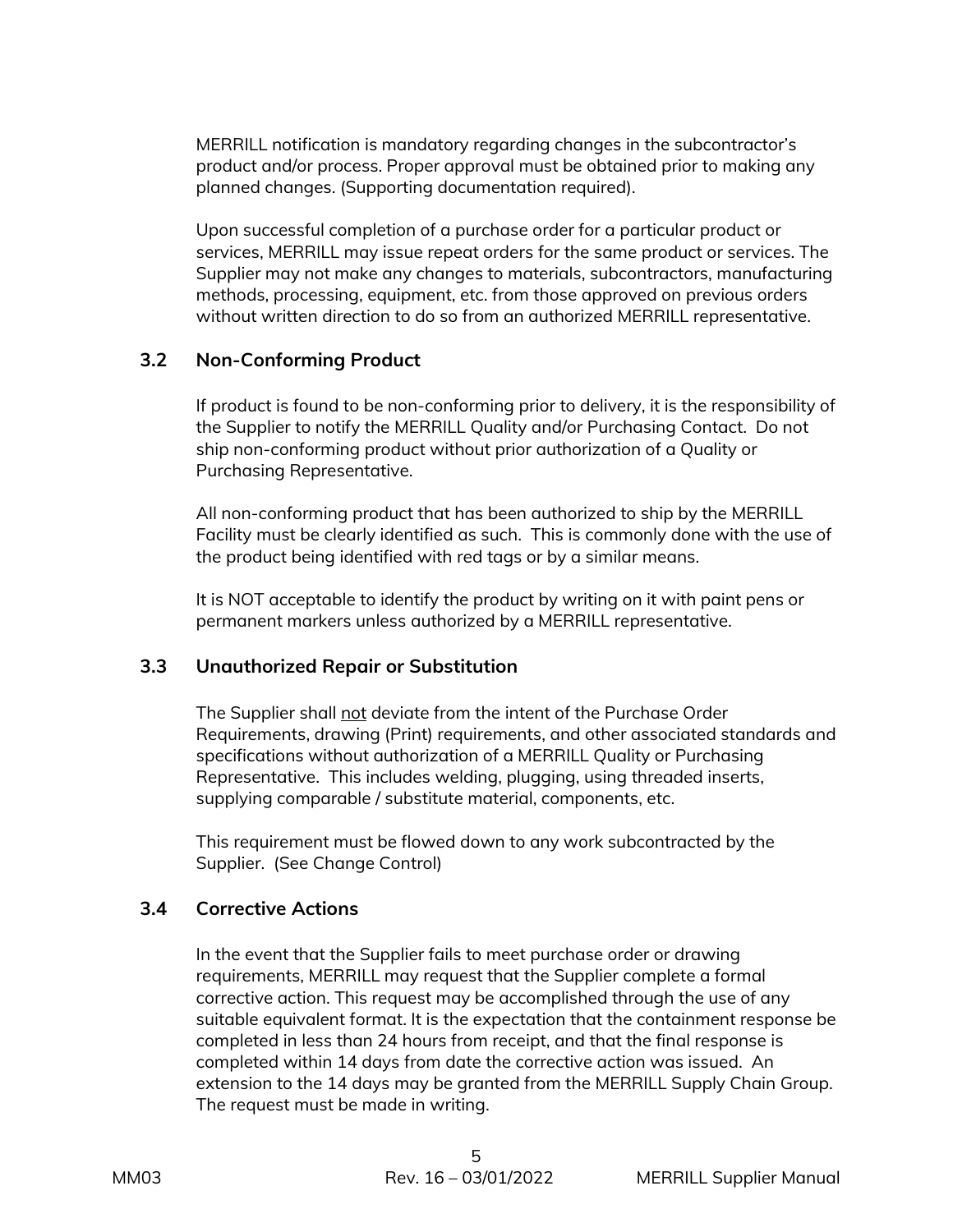MERRILL reserves the right to take appropriate actions required to mitigate the impact of the non-conformances to our customers. Reasonable costs for these actions may be assessed against the supplier.

Suppliers shall use the MERRILL Corrective Action Report (MF0703), or equivalent, for all responses**.** 

# **3.5 Inspection, Measurement, and Test Equipment**

The Supplier is expected to provide all necessary inspection, measurement, and/or test equipment required to adequately assess the conformance of the product and/or process. The Supplier is expected to periodically review any such equipment for continuing adequacy. Equipment should have a sufficient measurement range to measure the products produced. Equipment should have accuracy of 10% of tolerance unless otherwise specified by MERRILL Quality Department, and be Calibrated and traceable to international or national measurement standards.

(Supplier must have Personnel with the knowledge and skills to perform the required inspections, read blueprints, interpret GDT and understand the applicable specifications).

When unique equipment is required, it is the responsibility of the Supplier to acquire this equipment unless specifically stated otherwise in the Purchase Order.

Supplier is expected to maintain a system for validating the ongoing conformance of the product they produce and to the requirements of the purchase order, drawings and all associated specifications. Records of these validations will be retained and will be available for review by MERRILL employees.

#### **3.6 Order of Precedence**

The order of precedence for the Scope of Work, and when data does not match, is located within the MERRILL Terms and Conditions, which can be found at: http://www.merrilltg.com/termsandconditions/.

# **3.7 Traceability**

All products and services covered under a MERRILL Purchase Order require traceability back to the source materials and services. The Supplier shall have an effective system in place to retain and retrieve all quality records that apply to the Purchase Order within a reasonable amount of time from date of request. (Typically, no greater than 72 hours from time of request).

Raw materials delivered to MERRILL must be positively identified with Material Type, Heat#, and/or Lot#.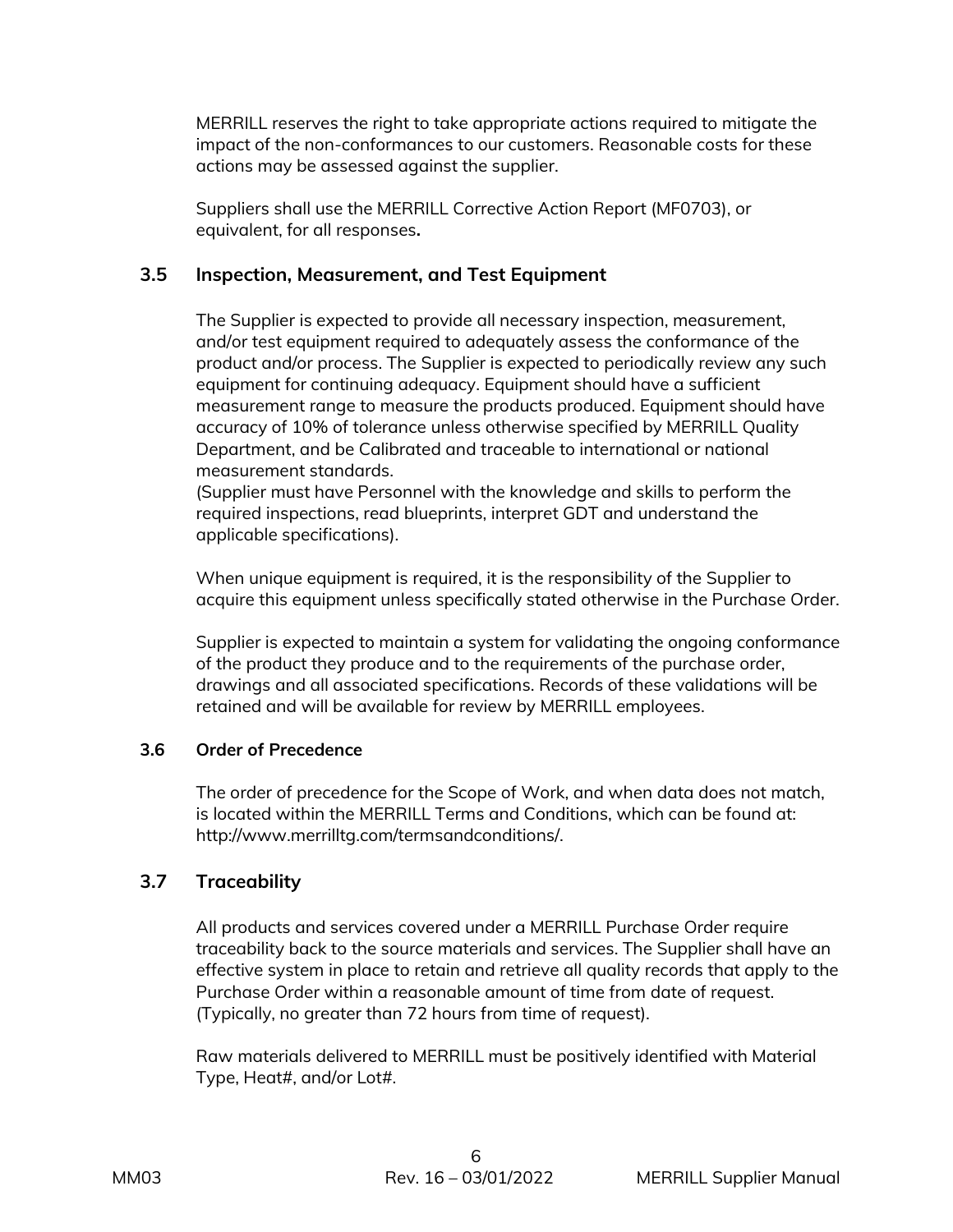Those items that cannot have markings physically applied shall be packaged and the package label with all markings required. All items in the package must be from the same homogenous lot.

Transfer of ownership through the supply chain is required to verify that traceability is maintained.

# **3.8 Handling, Packaging, and Preservation**

The Supplier shall take all reasonable precautions to ensure that product arrives at MERRILL without damage due to handling, transportation, etc. Product shall arrive free from any corrosion and shall have the ability to be stored for reasonable periods of time without special handling by MERRILL to prevent degradation. (This includes rust).

Materials and goods supplied by MERRILL to the Supplier must be handled appropriately to avoid damage. It is the responsibility of the Supplier to immediately notify MERRILL upon the receipt of damaged materials or goods.

# **3.9 Standards and Specifications**

It is the responsibility of the Supplier to understand and utilize the latest Revision of all standards and specifications required in the Purchase Order and drawings. This includes the verification and use of superseding Standards or Specifications.

#### **3.10 Models**

When the Supplier is provided with models, the data may be consulted to resolve missing dimensions on blueprints. Conflicts between blueprint and models should be reported to a MERRILL representative for resolution immediately upon identification of the conflicting data. Unless otherwise indicated on the Purchase Order, prints are master.

# **3.11 Retention of Records**

Supplier is required to maintain inspection and/or test records and documentation for supplied product. Documents must be maintained for a minimum of 7 years unless otherwise specified on the purchase order. These records shall be available for review/audit by MERRILL upon request.

# **3.12 Counterfeit Prevention**

Suppliers shall establish and maintain a Counterfeit Parts / Material Prevention Plan to ensure that counterfeit work is not delivered to MERRILL.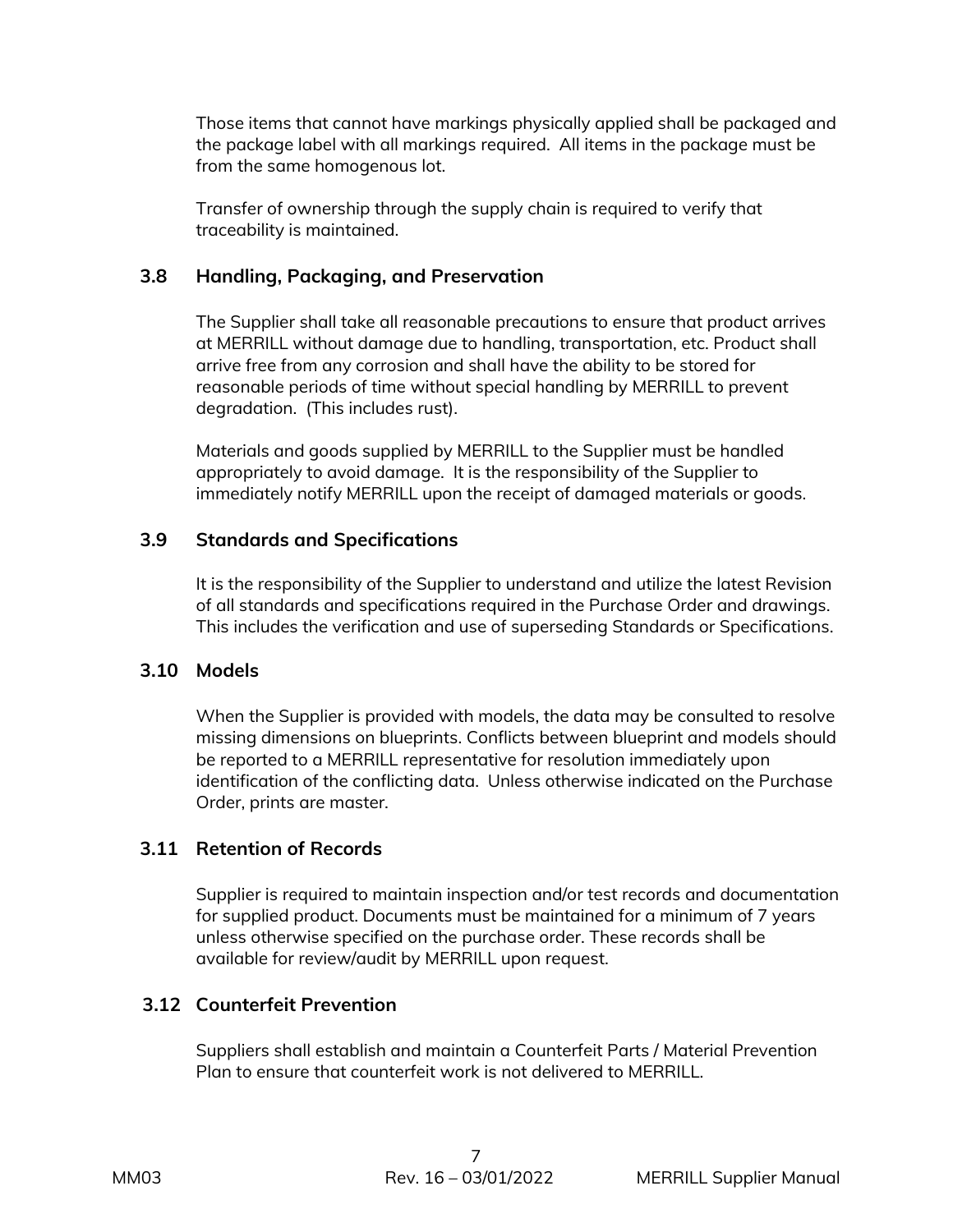Definitions of counterfeit parts may include but not limited to; unauthorized copies or Substitutes of an Original Equipment Manufacturer (OEM) or Original Component Manufacturer (OCM), parts that are not traceable to an OEM sufficient to ensure authenticity in OEM design and manufacture, parts that do not contain proper external or internal materials or components required by the OEM and are not constructed in accordance with OEM design, parts that have been re-worked, re-marked, re-labeled, repaired, refurbished but are represented as OEM authentic or as new or parts that have not successfully passed all OEM required testing, verification, screening, and quality control processes.

The supplier warrants that counterfeit items shall not be supplied to the purchaser or in the purchaser's products by the supplier and that only new, unused, authentic, genuine and legitimate items shall be provided. The supplier shall maintain a method of traceability that ensures tracking of the supply chain back to the manufacturer of all Items included in the products being supplied.

If the supplier is providing electronic components, assemblies, or equipment containing electronics of any type, it is required that materials comply with the requirements of DFARs 252.246-7007 Contractor Counterfeit Electronic Part Detection and Avoidance System as well as DFARs 252.246-7008 Source of Electronic Parts. The supplier shall include the substance of this clause in all subcontracts, including subcontracts for commercial items that are for electronic parts or assemblies containing electronic parts, unless the subcontractor is the original manufacturer.

#### **3.13 Conflict Minerals**

 In the Democratic Republic of Congo (DRC) and neighboring countries, conflict minerals (Tin, Tantalum, Tungsten and Gold) may serve as funding sources from mines that finance militia groups committing human rights abuses.

MERRILL policy is to not purchase conflict minerals, materials or products using metals made from conflict minerals and expects its suppliers and their sub-tier suppliers to acquire minerals only from responsible sources. MERRILL expects our suppliers to have in place policies and due diligence measures that will enable us to reasonably assure that products and components supplied to us containing conflicted minerals are DRC conflict free.

# **3.14 Ethics and Compliance Program**

 Supplier acknowledges and accepts full and sole responsibility to maintain an ethics and compliance program appropriate for its business through the performance of this Order. MERRILL strongly encourages supplier to model its program in accordance with the Federal Sentencing Guidelines, applicable guidance from enforcement authorities, FAR 52.203-13 Contractor Code of Business Ethics and Conduct, and industry best practices. Supplier shall publicize to its employees who are engaged in the performance of work under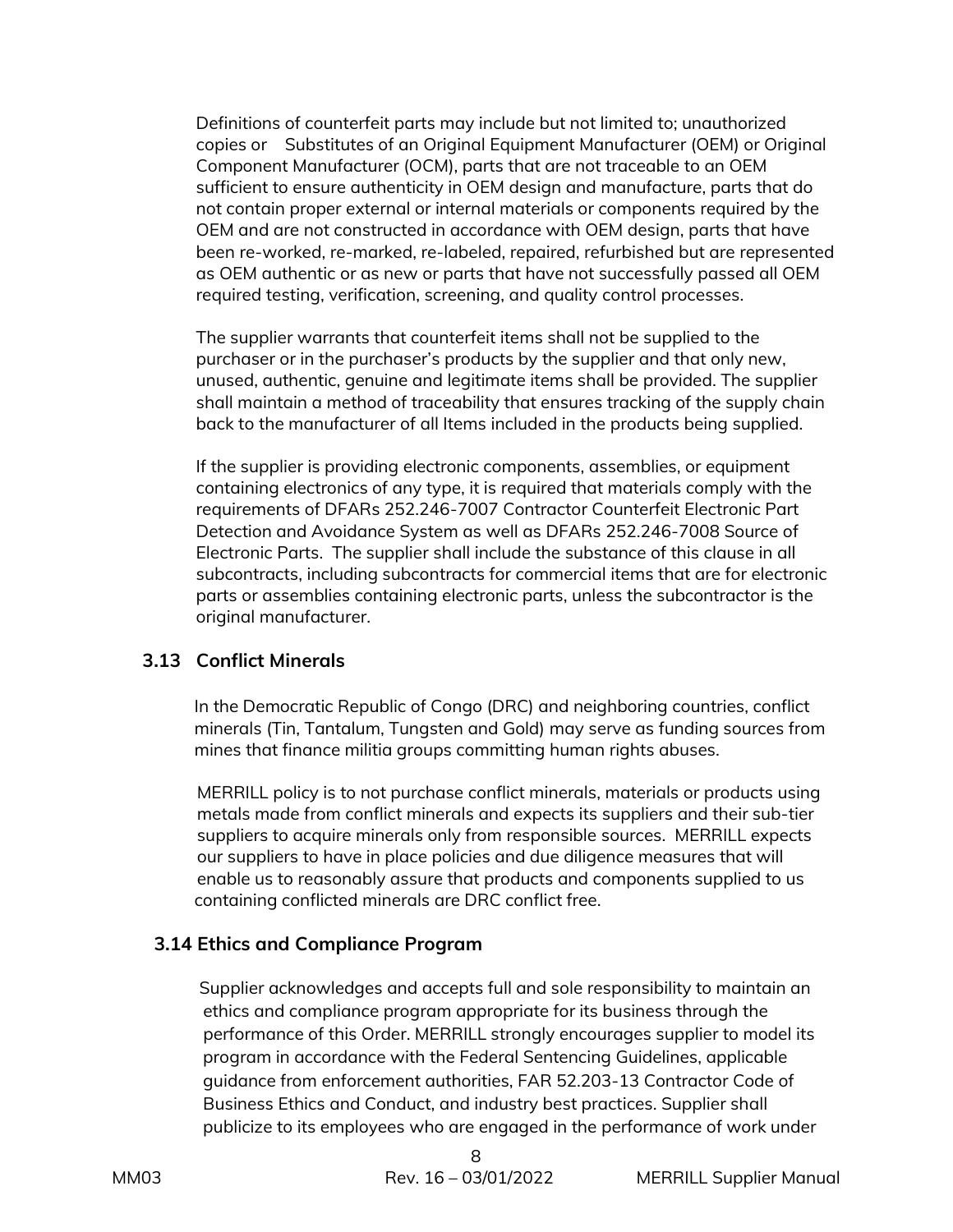the Order that they may report any concerns of misconduct by MERRILL or any its employees or agents to an authorized MERRILL Procurement Representative. Supplier shall convey the substance of this clause to its subcontractors.

#### **3.15 Product Safety**

Supplier acknowledges and accepts full responsibility for its processes and agrees to manage all Products during their entire life cycle within the scope of the contract. Supplier agrees to deliver all Product in a state of configuration in which the Product conforms to specified requirements and is able to perform to the designed or intended purpose without causing unacceptable risk or damage to the Product. The Supplier shall plan, implement, and control its processes as needed to assure product safety as appropriate to the organization and the Product (s) and or services being provided to MERRILL*.* 

#### **4***.* **Purchase Orders**

# **4.1 Cancellation Clause**

Cancellation of PO's clauses can be located within the MERRILL Terms and Conditions, which can be found at: http://www.merrilltg.com/termsandconditions/.

#### **4.2 Purchase Order Acceptance**

The supplier understands that acceptance of any MERRILL purchase order is validation of its agreement to abide by all applicable requirements for the duration of the contract (Purchase Order).

Full Purchase Order Acceptance provisions can be found the MERRILL Terms and Conditions, which can be found at: http://www.merrilltg.com/termsandconditions/.

#### **5. Delivery**

Delivery of product is expected to occur 100% of the time on the exact calendar date specified on the Purchase Order. Any deviations from schedule must be discussed with a qualified MERRILL representative prior to the scheduled delivery date.

The following requirements also apply to all shipments unless specifically waived by a qualified MERRILL representative.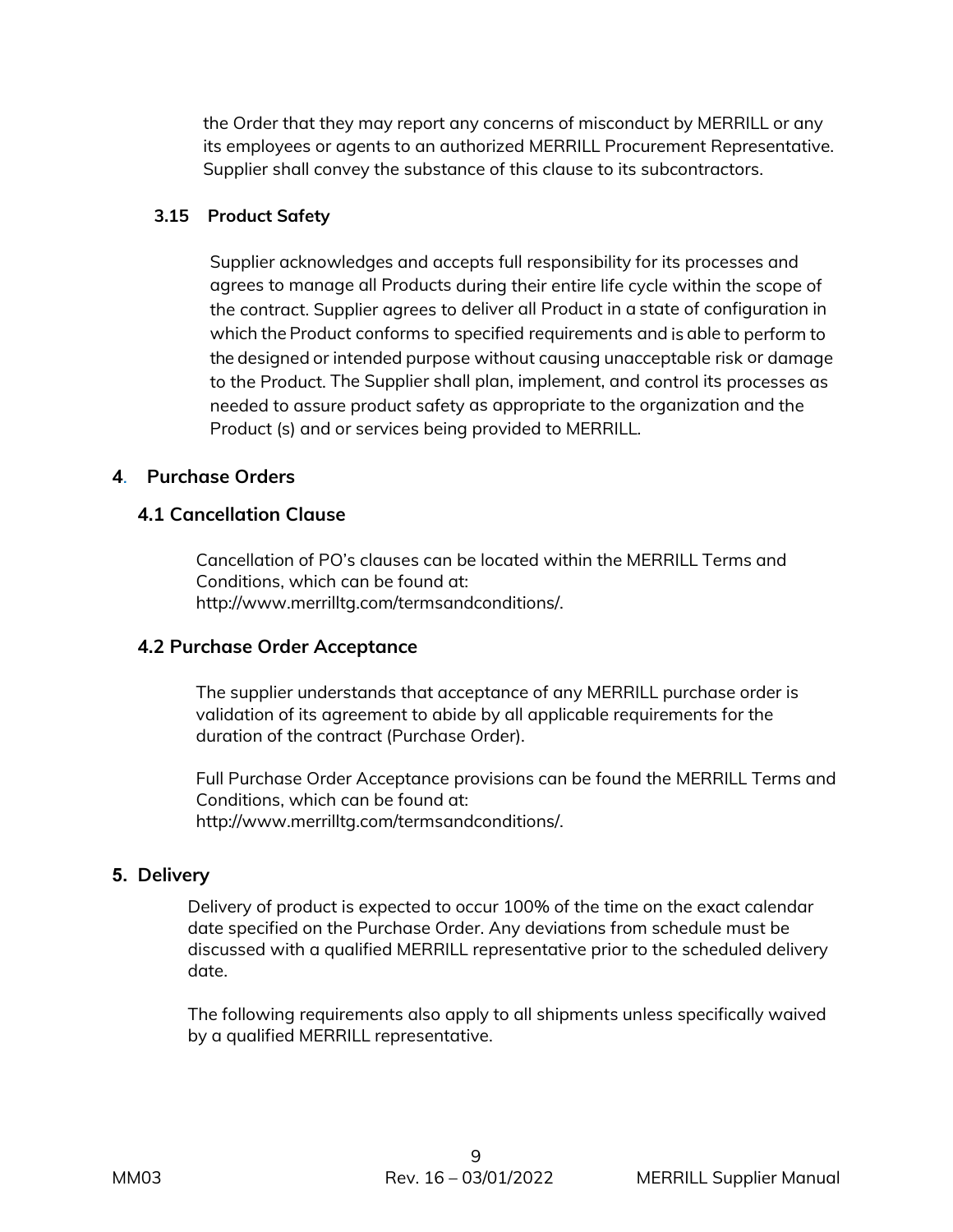# **5.1 Delivery Times**

MERRILL does not require that shipments be delivered within a certain period of time on the delivery date. Shipments will be accepted between the hours of 7:00 AM and 3:30 PM on non-holiday weekdays. Other delivery times can be arranged by a qualified MERRILL representative when there is an urgent need.

# **5.2 Advance Shipment Notification**

MERRILL requires advance notification of shipment (ASN) on all shipments of productive items. The ASN can be sent to your MERRILL Purchasing agent via email or fax. Verbal notification by telephone will be accepted if circumstances require. At a minimum, the ASN shall include:

- 1. Delivery Date
- 2. Purchase Order number
- 3. Carrier Name
- 4. Progressive (PRO) Number (or other tracking number)
- 5. Line Item number(s)

# **5.3 Shipping Documents**

MERRILL requires that each shipment be accompanied by an appropriate shipping record such as a Shipper or Packing List. At a minimum, this document shall include:

- 1. Supplier Name
- 2. Purchase Order number
- 3. Line Item number(s)
- 4. MERRILL Job Number (If given on PO)
- 5. Ship To information
- 6. Bill To information
- 7. Quantity
- 8. Description

#### **5.4 Certifications**

When required by the Purchase Order, hard copies of material and/or product certifications are required to accompany each shipment and/or line item. Certifications may also be provided electronically by previous arrangement with a qualified MERRILL representative.

#### **5.5 Drop Shipments**

In some cases, MERRILL will require drop shipments to other MERRILL facilities. When this is the case, it will be indicated on the Purchase Order. Other drop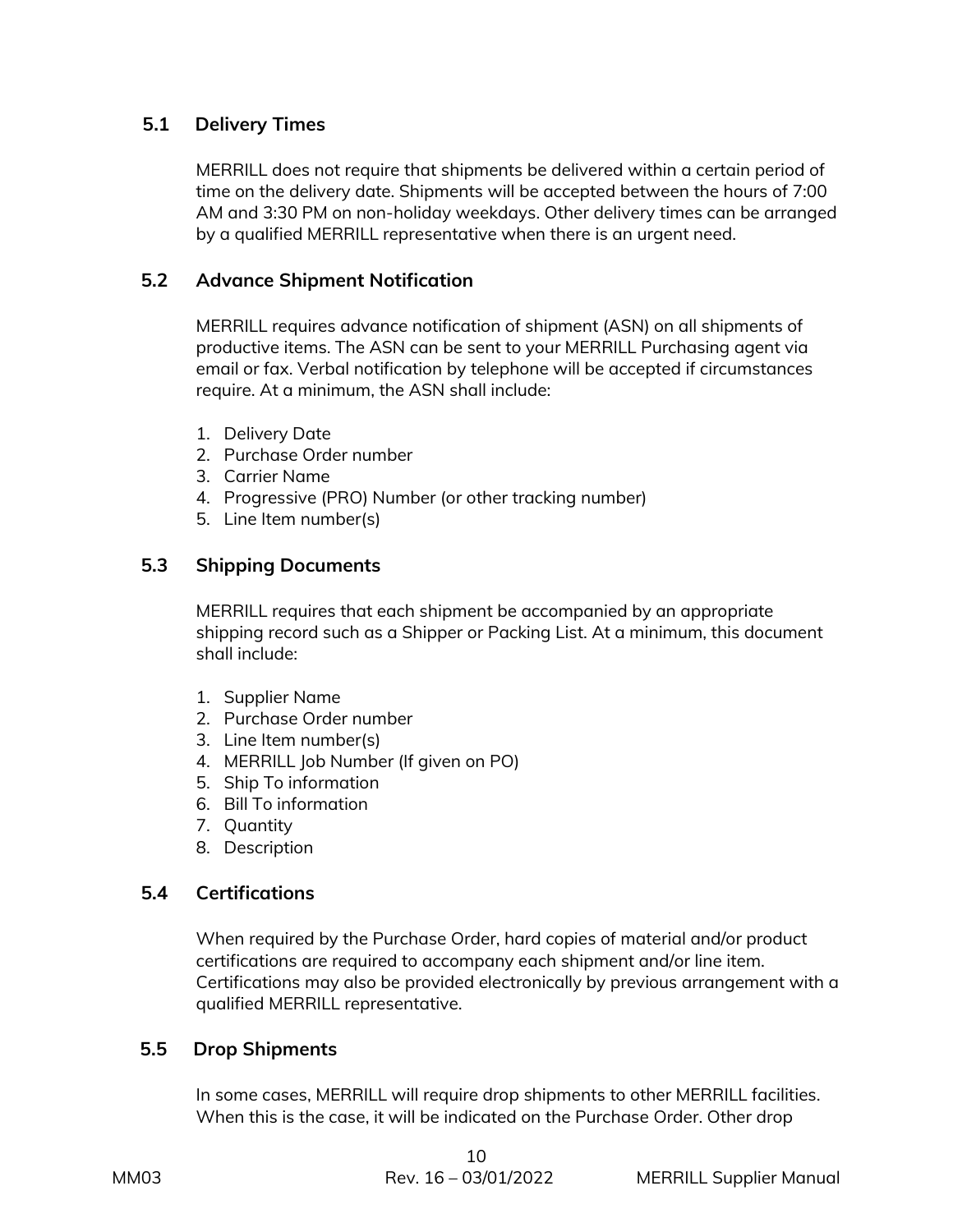shipments of any kind are permitted only in extreme circumstances. These drop shipments must be approved in advance by an authorized MERRILL representative.

#### **5.6 Late Shipments**

When it becomes known to the Supplier that a shipment will not be delivered on time, the MERRILL Purchasing agent must be notified immediately.

# **5.7 Premium Freight**

All premium freight charges are the responsibility of the Supplier unless the use of premium freight is requested by an authorized MERRILL representative.

# **6. Technical Satisfaction**

In order to provide our customers with the highest quality product with the most value, MERRILL works jointly with Suppliers to continuously improve our products and processes. Suppliers are expected to participate in these efforts in a timely manner.

# **6.1 Continuous Improvement**

The Supplier may be requested to participate in various types of activities that encourage continuous improvement, including but not limited to:

- 1. Sample Material Trials
- 2. Designed Experimentation
- 3. Continuous Improvement Workshops
- 4. Layered Audits
- 5. 5S Activities
- 6. Six Sigma projects

#### **6.2 Corrective / Preventive Action**

On some occasions, the Supplier may be called upon to assist with closure of action items as a result of correction and/or prevention of discrepancies noted by our customers. The Supplier is expected to actively participate in these activities in a timely manner. Some examples of these actions are:

- 1. Increased sample size and/or frequency
- 2. Additional inspections and/or testing
- 3. Product serialization
- 4. Intensified Internal Audits
- 5. Statistical Process Control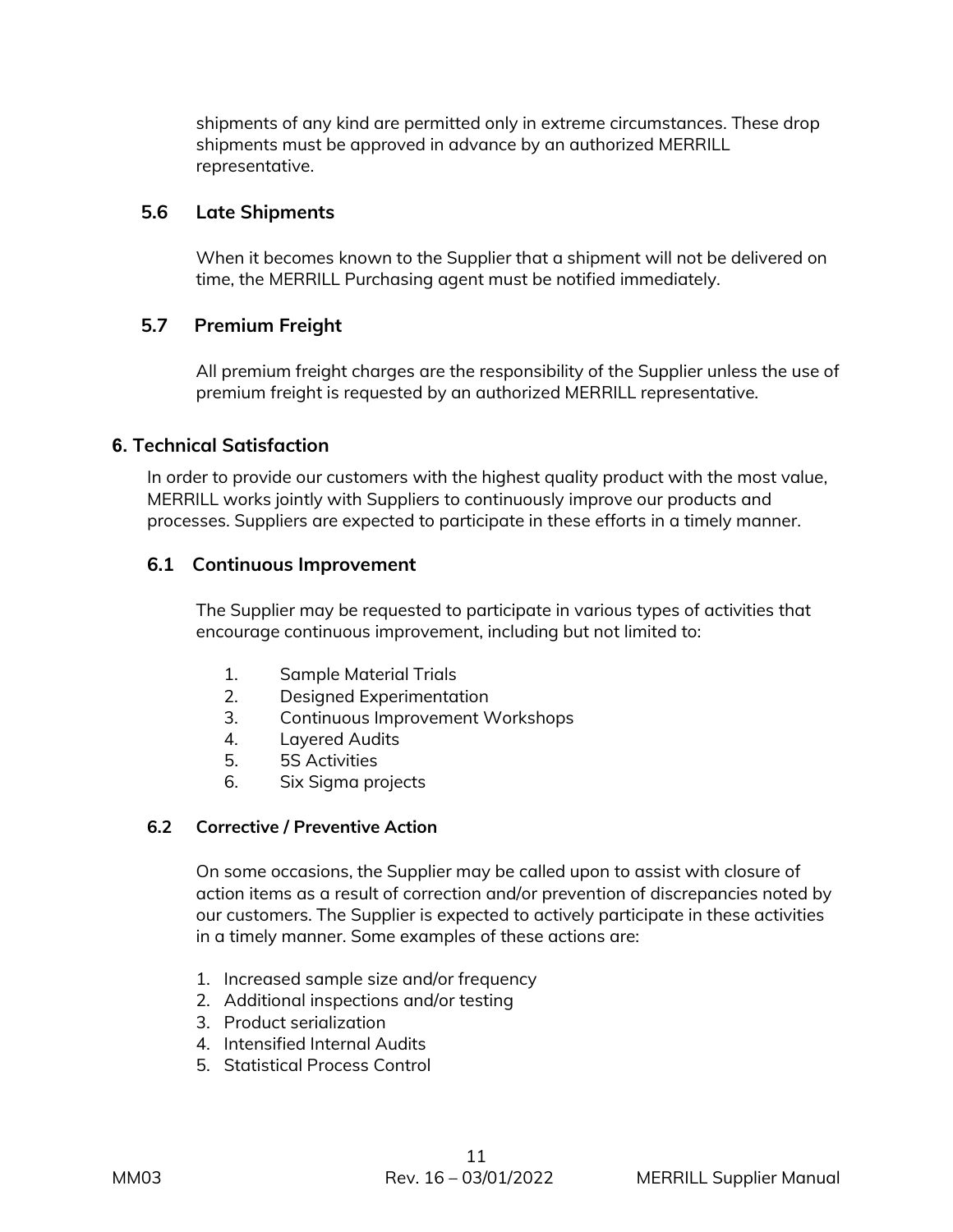#### **6.3 Source Inspection**

MERRILL must be able to completely rely on the quality and timeliness of the products and processes provided by its Suppliers. It is the responsibility of the Supplier to ensure that this is possible.

In the event that the Supplier demonstrates through repeated quality and/ or delivery issues that it is not capable of ensuring 100% on time and usable parts, the Supplier may be placed on "Source Inspection" status. This means that an MERRILL designate will be sent to the Supplier site at Supplier's expense to review and approve product prior to shipment.

In the event that "Source Inspection" status results in the discovery of repeat issues, the Supplier may be placed on "Third Party Inspection" status. This means that MERRILL will hire a qualified third party at Supplier's expense to review and approve product prior to its arrival at MERRILL.

# **7. Supplier Performance Scorecard**

The following scoring guidelines will be used to measure MERRILL Supplier performance. The ratings will be compiled and published for Supplier review on at least a quarterly basis by Supplier Quality Assurance.

MERRILL will use this list for the purpose of identifying those Suppliers that need improvement while also rewarding exceptional Suppliers. The ratings shall apply to all Approved Suppliers and may apply to all other Suppliers.

#### **7.1 Quality**

The Supplier will be measured based on the number of units that are received and approved in relation to the total number of units received. The Supplier Quality Rating will be listed as a percentage of acceptable units. A higher number represents a better score.

#### **7.2 Delivery**

The Supplier Delivery Rating will be measured based on the number of purchase order line item releases that are received at MERRILL by the scheduled dock date in relation to the total number of purchase order line item releases by MERRILL. A higher number represents a better score.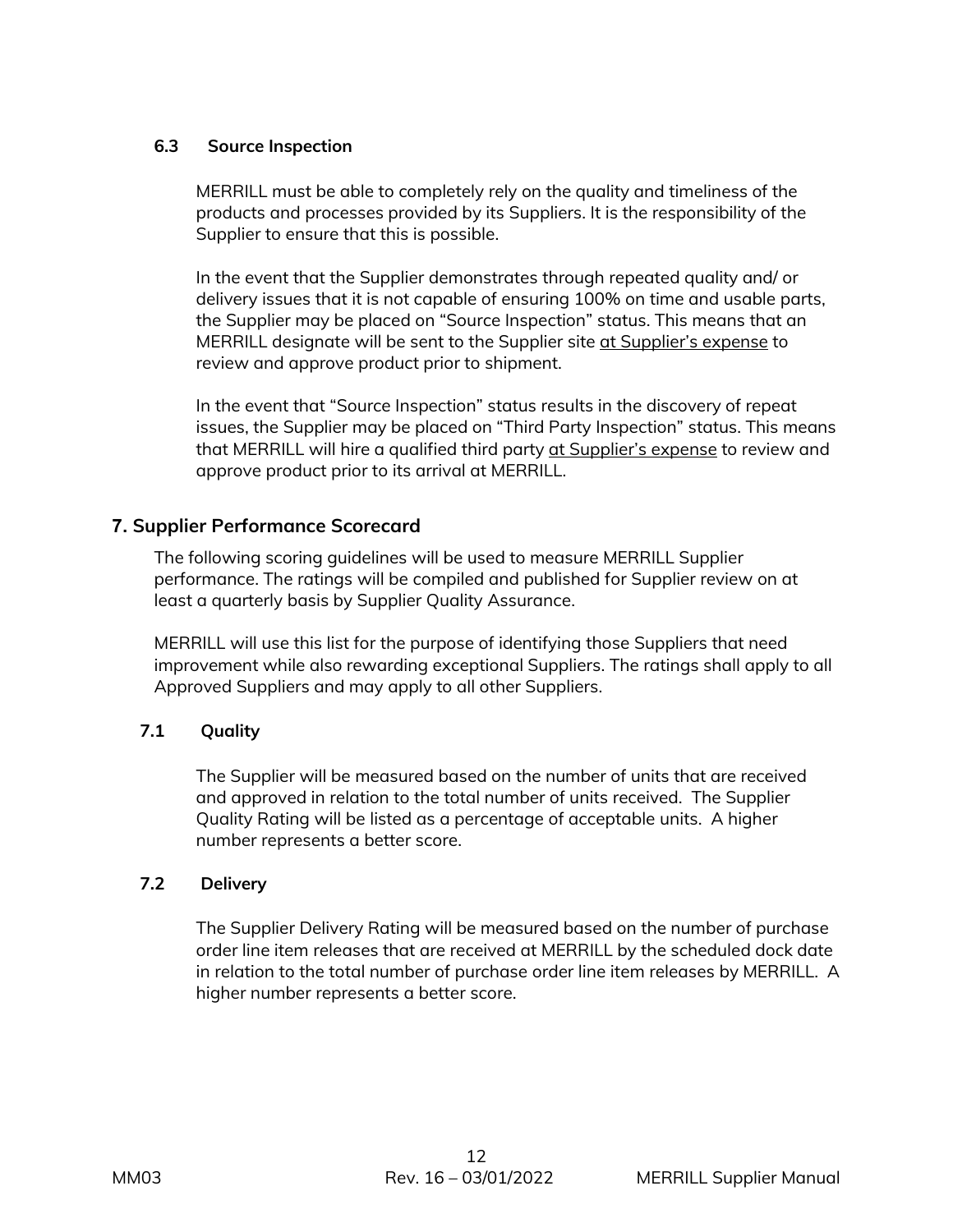# **7.3 Overall Rating**

The Supplier's overall rating is the arithmetic sum of all of the Supplier's receipts for the previous 12 months including all MERRILL subsidiaries. There will be an overall Quality Rating and an overall Delivery Rating for each Supplier.

The Supplier's overall rating will be considered strongly when awarding new business, with preference given to those Suppliers with higher overall ratings. Priority for Supplier improvement activities will be given to those Suppliers with unacceptable ratings. MERRILL may terminate any long term contracts with Supplier's who continue to have unacceptable ratings.

#### **7.4 Supplier Probation**

Any Supplier with excessive or continual quality and/or delivery issues may be subject to Probation. If placed on probation the following process may be followed:

- 1. MERRILL will assist in drafting the Supplier's development plan
- 2. Meeting held with Supplier to discuss development plan criteria
- 3. Supplier plan to meet agreed upon development criteria, with milestone dates, due to MERRILL within 30 days
- 4. Supplier must meet all dates of milestones and completely address entire development plan
- 5. No quality or delivery issues while on probation

Once the Supplier completes all steps of the probation process and meets all Milestones on their development plan and those have been verified at the supplier location, the Supplier will then be placed back on the approved Supplier list.

# **8. Purchase Order Quality Requirements**

The following requirements apply when they are specified on MERRILL Purchase Orders.

#### **8.1 Certificate of Conformance (COC)**

Supplier will provide a COC with each shipment that specifically states that all parts produced to fulfill a specific MERRILL purchase order meet the drawing AND purchase order requirements. This certificate must indicate the purchase order and line items, part numbers, part names, drawing revisions, and quantities of each part. The certificate must be signed and dated by an authorized Quality representative with the name and title legibly printed.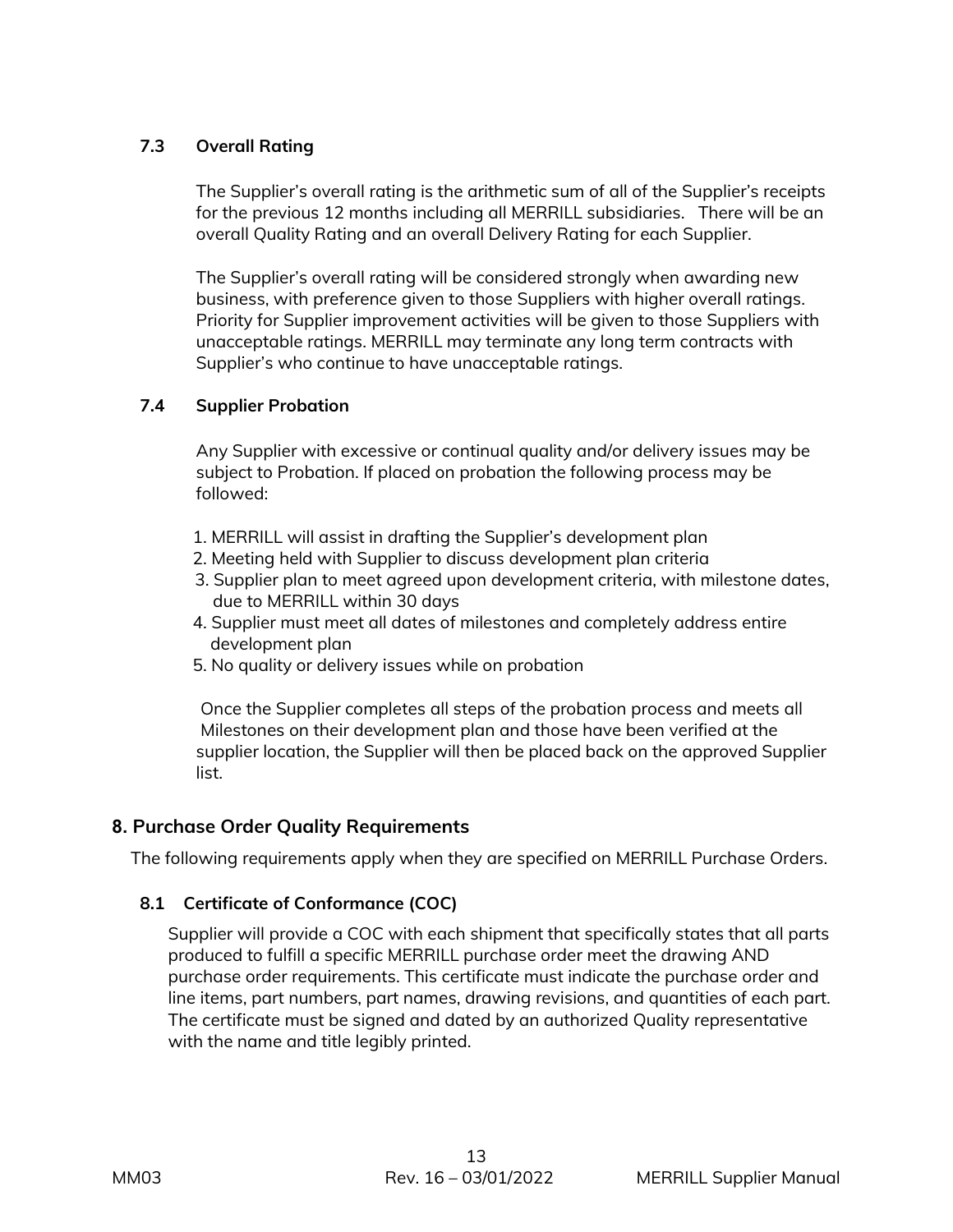Certificate of Conformance must state with assurance that the *product does not contain functional mercury in any form, and no Mercury-bearing instruments or*  equipment have been used in the manufacture, fabrication, assembly, or testing of *this product.*

Certificates of Conformance are not to be taken lightly. They are a signed statement of adherence to all MERRILL Purchase Order and Drawing Requirements.

A sample Certificate of Conformance is available upon Request.

#### **8.2 COTS Certificate of Conformance (COTS = Commercial Off The Shelf)**

 Supplier shall supply a Bill of Lading (can also be called Packing List, Packing Slip, Shipping Ticket, etc…) that includes the following:

- 1. Date
- 2. Name of the Supplier
- 3. Part Number of the product
- 4. Quantity of product
- 5. Statement of Conformance to Purchase Order, Drawing, or Part Number requirements
- 6. Signature of authorized Supplier representative
- 7. MERRILL Purchase Order Number

#### **8.3 Material Certification**

The Supplier shall provide Material Certification that consists of 2 basic documents; the Bill of Lading (also called Packing List, Packing Slip, Shipping Ticket, etc…), and the Mill Test Report (MTR). The Bill of Lading links the delivered material to the MTR through our Purchase Order number \* and the Material Heat Number.

All Material Certification documents must be legible!

A. The Bill of Lading must include the items referenced is section 5.3 of this document and shall include the following:

- 1. Date
- 2. Name of the Supplier
- 3. MERRILL Purchase Order Number \*
- 4. Heat or Melt lot number of the Material being delivered
- 5. Material Specification
- 6. Material Size
- 7. Material Quantity

*\*Note: When a Machining Vendor is also supplying the Material, the Bill of Lading must indicate their Name and their Order Number.*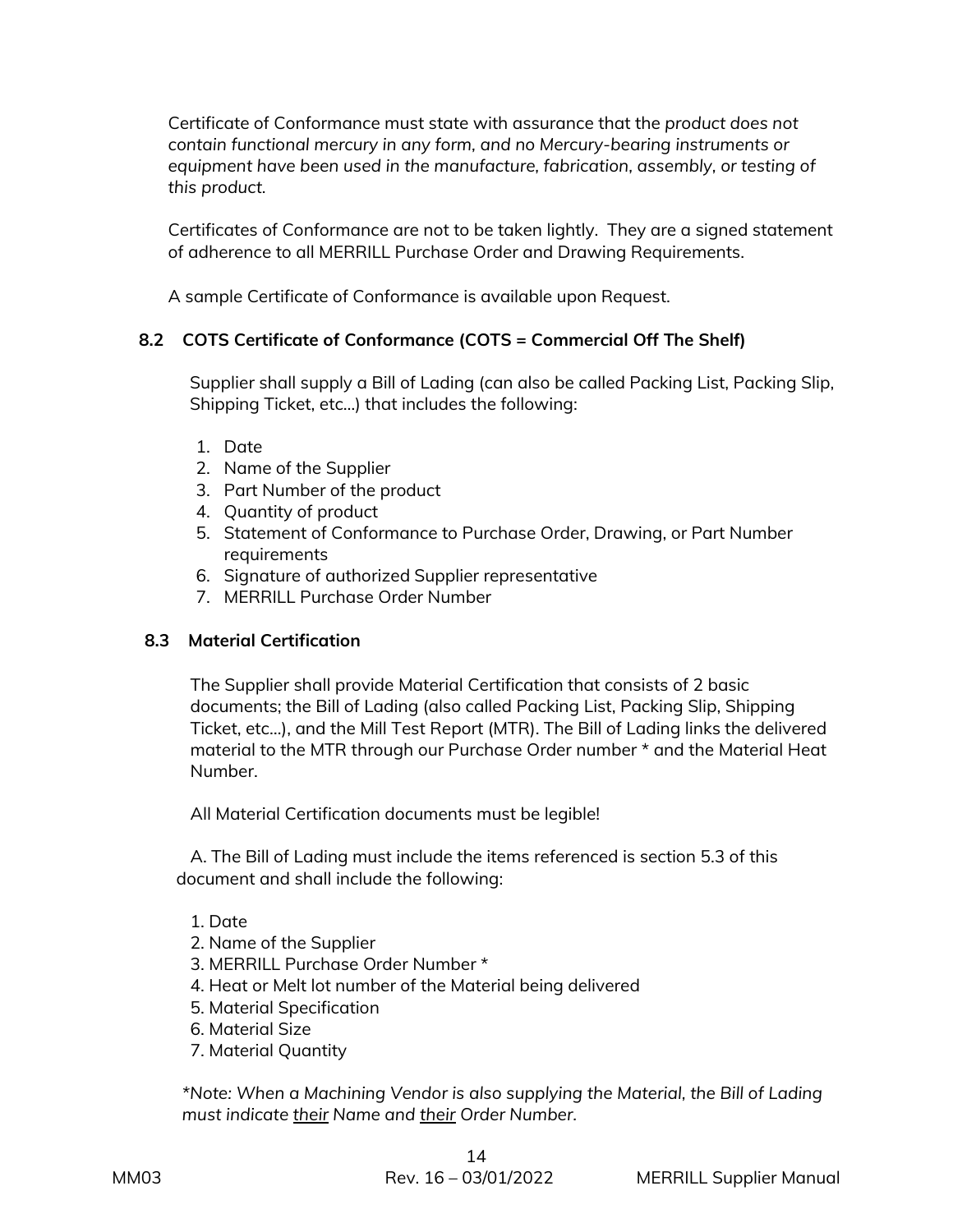- B. The Mill Test Report must include the following:
- 1. Name of the Mill or Testing facility
- 2. A Statement of Conformance to the Material Specification as stated on MERRILL Purchase Order or Drawing.
- 3. Heat Number (Melt Number, Lot Number, etc…)
- 4. Chemical Composition test results.
- 5. Actual Mechanical Property test results as required by the Material Specification or our Purchase Order.
- 6. Results of any Nondestructive Testing or Inspection as required by the Material
- 7. Country of Origin (Country of original Melt).
- 8. Statements of Compliance to applicable Hazardous Material restrictions (Lead, Mercury, Cadmium, Hexavalent Chrome, etc…).
- 9. Signature of a Quality Representative.

#### **8.4** *Special Processes* **/ Process Certification**

*Special processes are defined as a process that produces outputs which cannot be fully verified on a part by part basis prior to shipment to MERRILL.*

Supplier must provide a Certificate of Conformance / Certificate of Test for all Processing *, Special Processes* or Testing performed by them, or for them on MFRRILL Parts.

Processing / Testing Certification

- 1. Heat Treatments
- 2. Coatings
- 3. Treatments
- 4. Painting
- 5. Conversions
- 6. Plating
- 7. Shot Peen
- 8. Nondestructive Testing / Nondestructive Examination (NDT / NDE)
- 9. Destructive Testing
- 10. Acceptance / Performance Testing
- 11. Assembly
- *12.* Welding *including Brazing*

The most recent revision of the appropriate Processing / Testing specification must be recorded on the certification unless a previous revision is stated on the PO.

Special Processes / Process Certifications shall contain the following information:

- MERRILL Purchase Order
- Part number, Serial and/or lot numbers of material processed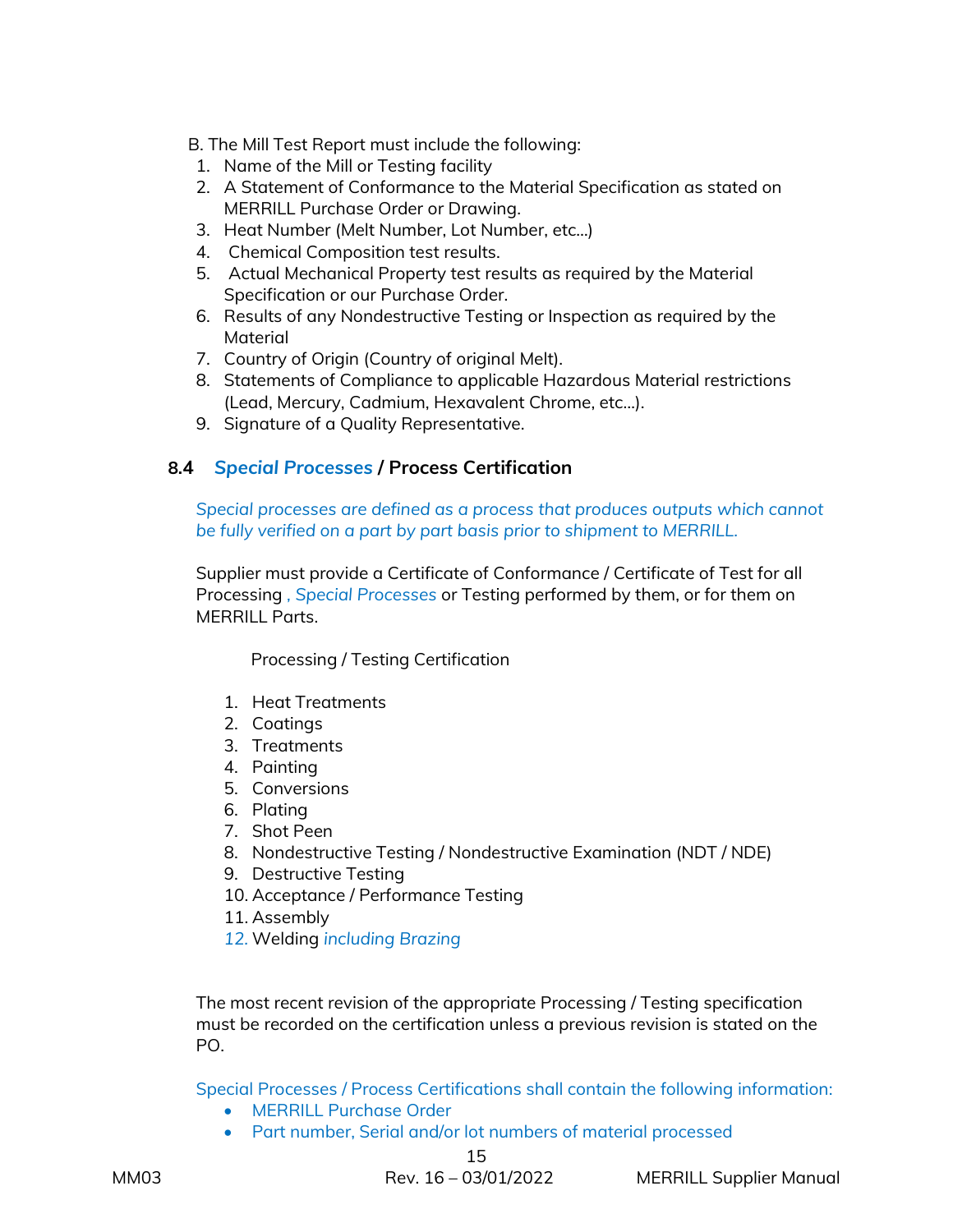- Process specification and revision
- Objective evidence demonstrating compliance with applicable process
- Certification stating the process was performed per the applicable drawing/specification with date and signature of authorized representative
- Name and address of entity that performed the process

#### **8.5 Supplier Inspection Report**

The Supplier is required to provide Inspection Reports with each shipment of product for 100% of the parts supplied.

The following items must be included on the Inspection Report

- 1. All features with Geometrical tolerances of .010" (0.26mm) and less.
- 2. All features with General tolerances of .010" (0.26mm) TOTAL Tolerance or Less.
- 3. All Surface Finishes of 64 micro inch (1.6 micrometers) and less.
- 4. All Surface Finishes that indicates a range (i.e. 64 -125 micro inch)
- 5. All Threaded hole sizes (acceptance per certified Go / No Go gages)
- 6. All Threaded hole depths (include "thru" as a depth).
- 7. Location of the above features per Sheet & Zone, or by a road-mapped Drawing.

Inspection Reports must also include the following information:

- 1. Suppliers Name
- 2. MERRILL Purchase Order Number
- 3. Part Number
- 4. Revision Level
- 5. Part Name
- 6. Signature of Supplier Quality Representative
- 7. Date

Dimensional Requirements including Tolerances must be listed. Corresponding measurement or test results must be recorded. Any measurement that falls out of the tolerance range must be starred (\*). See section 3.2 for nonconforming product.

A sample Inspection Report is available upon request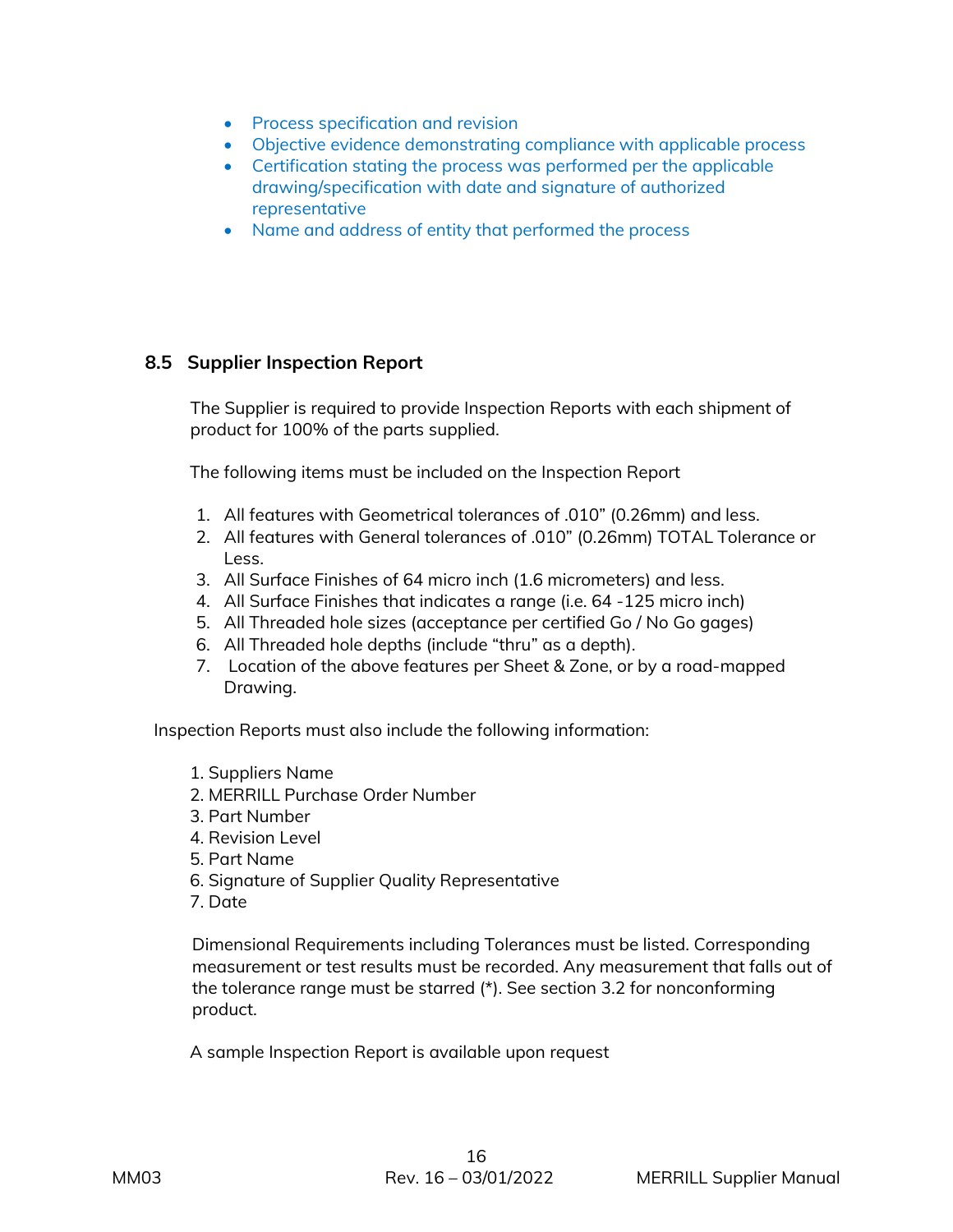#### **8.6 Key Feature Inspection Report**

 Supplier will inspect and provide reports for all Key Features as indicated on the drawing or in the purchase order for 100% of the parts supplied.

#### **8.7 Sampling Inspection**

MERRILL requires that the Supplier inspect parts to the MERRILL Supplier Sampling Table found in Appendix A of this manual.

The default index value is 1.0. As appropriate specific index values may be indicated on the purchase order.

Acceptance criteria: Accept the lot if all samples are conforming.

# **8.8 First Article Inspection Report (FAIR)**

The Supplier must submit the following Document Package with the first shipment of parts to demonstrate that the product meets all dimensional and noted requirements.

- 1. Road-mapped drawing(s) (each characteristic and note is identified with an individual number)
- 2. Inspection Report accounting for all Road-mapped characteristics *on one part.*
- 3. Material Certifications (if applicable)
- 4. Process Certifications (if applicable)
- 5. Test results (if applicable)
- 6. COTS Certificates (if applicable)

*7. Part must be tagged, or otherwise identified, as the "First Article" for shipment to MERRILL.*

 A sample of a First Article Inspection Form can be provided upon request. *A sample of a First Article Tag can be provided upon request.*

#### **8.9 Weld Procedure Approval**

The Supplier is required to submit their Welding Procedure Specification (WPS), and Procedure Qualification Record (PQR) for approval prior to weldment startup.

#### **8.10 PPAP**

 The Supplier is required to complete a full PPAP (Production Product Approval Process) per AIAG requirements. The default PPAP level is Level 3, other levels as applicable will be stated on the purchase order. An approved Warrant must be received from MERRILL Quality prior to the release of any production material.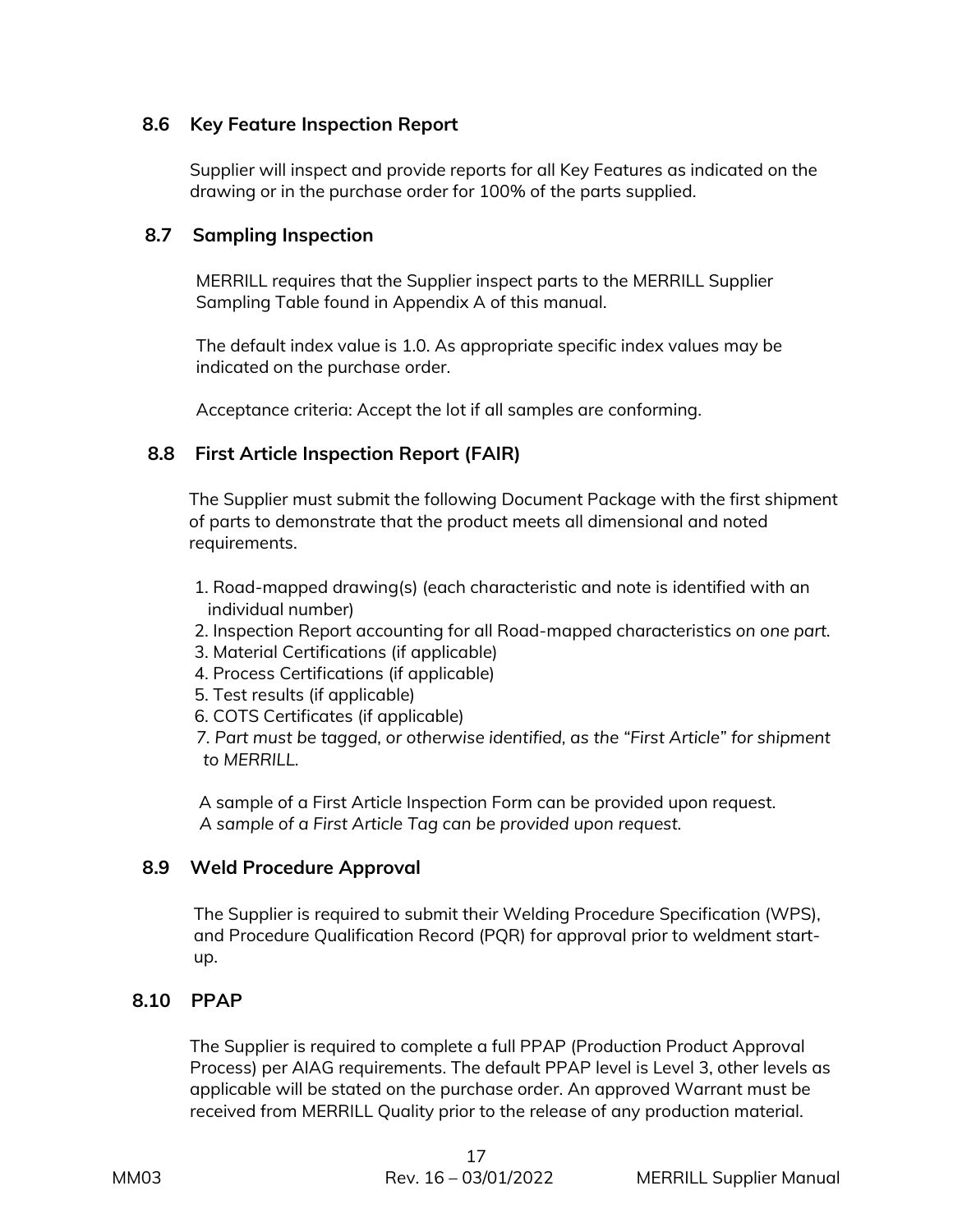# **8.11 Process Capability**

Capability studies must be performed and determined to be adequate prior to beginning production. The Supplier shall utilize appropriate statistical controls in order ensure ongoing process capability. An authorized MERRILL representative shall clearly define capability requirements.

# **8.12 Source Inspection**

Product will be inspected at the Supplier's facility by MERRILL personnel. MERRILL must be notified no later than 5 business days in advance of product completion. Product cannot be shipped as complete until Source Inspection at Supplier's Facility has been complete.

# **8.13** *Supplier's external providers*

*The Supplier may not use external providers without verification of documented customer approval. In the event customer authorization is received, the Supplier must apply appropriate controls to their sub-tier or external providers, to ensure all customer flow down requirements are achieved and verified by the Suppliers Quality Assurance procedures.* 

# **9 Revision History**

**Rev. 0 –** dated 2/5/09 – Original Release

**Rev. 1** – dated 7/24/09 – Sect. 3.5.1 Received deliverables requirements, added MSDS. Added sect 3.5.2.1 MSDS shall be made available. Added sect 10.1.1.5 – MSDS sheets (as required).

**Rev**. **2** – dated 01/20/2010 – Sect. 3.9.1 and 4.3.1 removed 121 Appendix & J Air Carrier; added F.A.R 120

**Rev. 3** – dated 8/17/2011 Combined MERRILL and Merrill Defense Supplier Manuals

**Rev**. 4 – dated 12/3/2012 Added MAD quality clauses Q113 thru Q120, added Defense to Aviation, Removed No Process Changes Clause as it is spelled out in section 3.2, added more information to clause Q106 and added successful to 3.2.

**Rev. 5 –** dated 8/19/13 1.1 added Defense and Ranger to Scope, 3.2 added verbiage from deleted quality clauses, 3.3 added plural to non-conforming products, 3.5 added Merrill reserves the right to appropriate actions to mitigate impact of non-conform. 3.6 added equipment must have accuracy of10% of tolerance measured and conformable to NIST & added Supplier to maintain system for validating non conformances. 3.7 Added Order of Precedence. 3.11 added "Unless otherwise indicated on PO, Prints or master". 3.12 added Sampling inspection additions including c=0 requirement. Edited Quality Clauses and Appendix A added full sampling plan.

**Rev. 6** – dated 7/23/2014 removed Quality Clause numbers – changed to definitions since PO's list the requirements and not the clause numbers.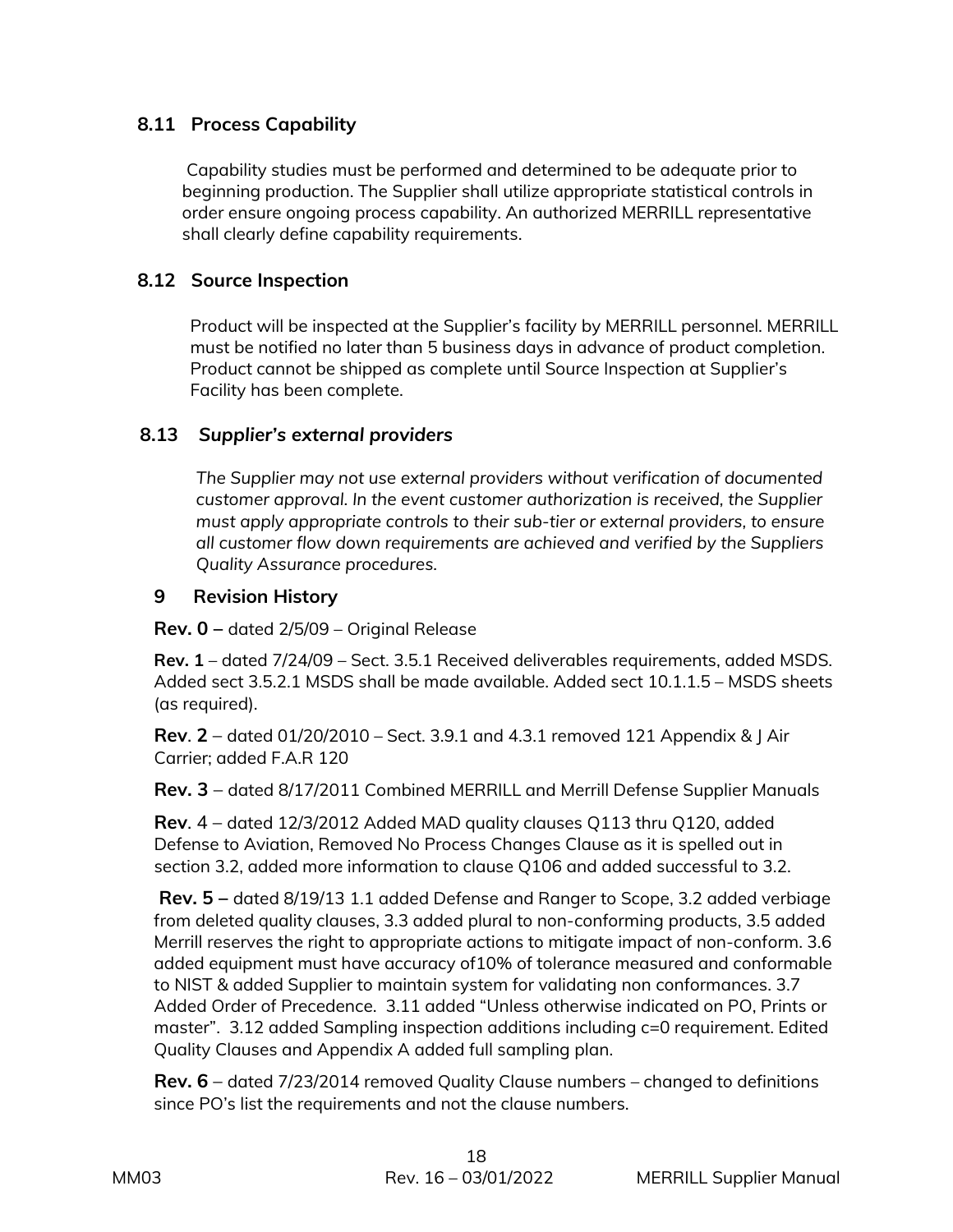**Rev. 7** – dated 3/18/2015 added section 9

**Rev. 8** - dated 12/15/15 revised section 9 and reworded some areas. Also removed original Section 4.

**Rev**. **9** – dated 1/18/2017 changed wording from "vendor" to "supplier" and removed all reference to the FAA. Also added ASL to Section 2, renamed section 5.1, section 7 on Supplier Rating was completely rewritten.

**Rev**.**10** – dated 8/8/2017 – added # 7 to Section 8.2 to show the MERRILL Purchase Order Number on the COTS Certificate of Conformance.

**Rev**. **11 –** dated 4/9/2018 – added section 8.13 which pertains to the Suppliers use of external providers

**Rev**. **12** – dated 5/7/2018 – added sections 3.14 and 3.15 for Ethics and Compliance Program and Product Safety.

**Rev. 13** – dated 5/24/2018 – in 8.8 #7 was added stating the tagging of "First Article" parts and it was added that a sample of such tag could be provided. Paragraph was removed about the option of a FAIR requirement being waived. Also specified one part in #2.

**Rev. 14 –** date 7/6/2018 – in 8.3 asterisk was added to Purchase Order number, #3 under A and the Note after #7 in section A.

**Rev. 15** – Date 10/15/19 – in 3.6 referred to MERRILL Terms and Conditions for order of precedence, in 3.7 added positive traceability, in section 4.1 and 4.2 referred to MERRILL Terms and Conditions, Section 7 renamed from Supplier Rating to Supplier Performance Scorecard in 8.1 COC must include mercury prohibition, and various other minor updates.

**Rev. 16** – Date 3/1/2022 – Updated Section 8.4 to include definition of Special Process and defined what is need on process certifications